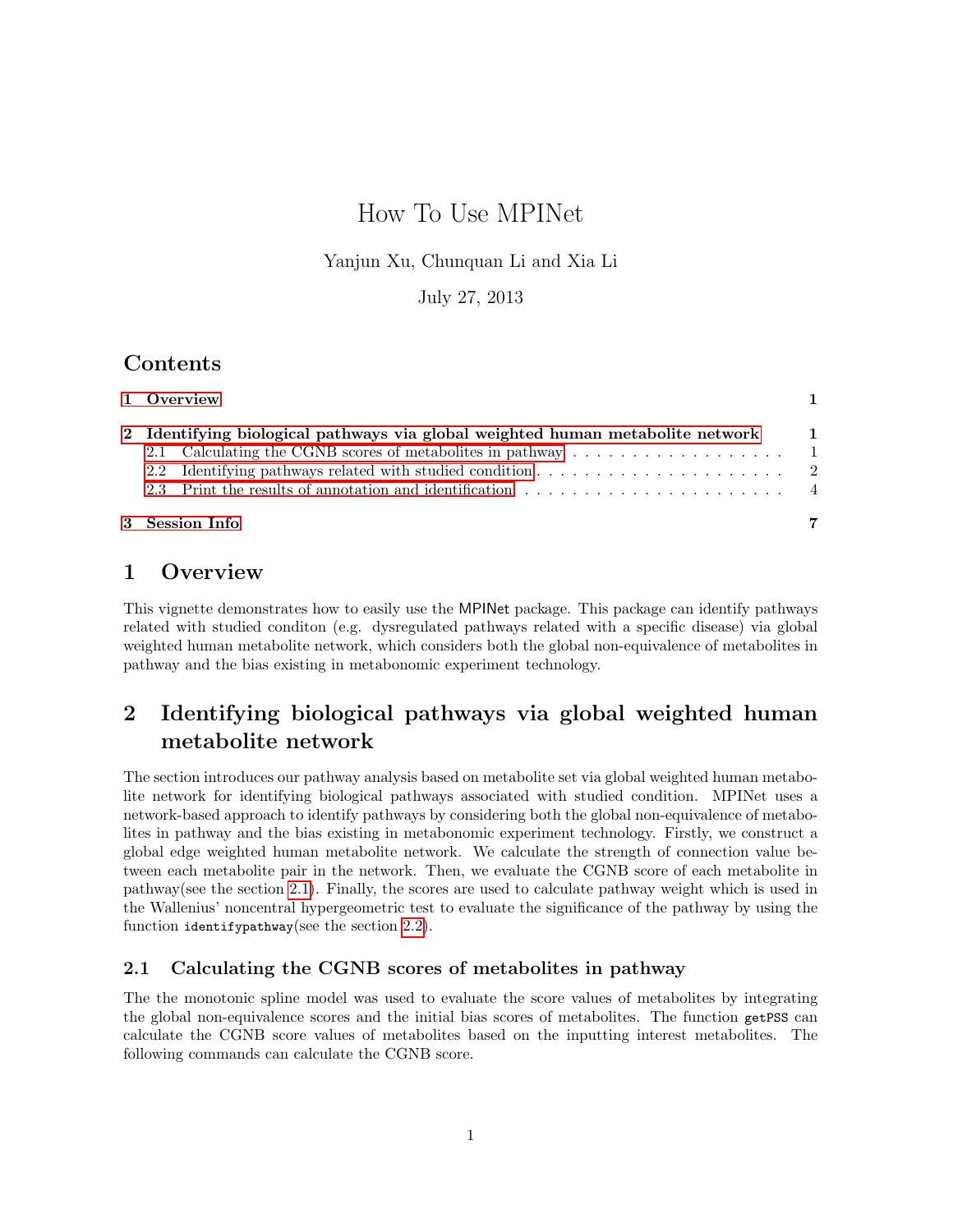```
> #example 1
> ##########get example data
> risk<-GetExampleData(dataset="prostate")
> ###########calculate the CGNB score
> pss<-getPSS(risk ,plot=F)
> CGNBscore<-pss[,"CGNB"]
> names(CGNBscore)<-rownames(pss)
> ##########print the CGNB score of some metabolites to screen
> head(CGNBscore)
 11953968 9548588 420804 5281997 440744 124148
0.9956771 0.9956771 0.9956771 0.9956771 0.9956771 0.9956771
> #example 2
> #get example data from file
> risk<-read.table(paste(system.file(package="MPINet"),"/localdata/prostate.txt",sep=""),
+ header=F, sep="\setminus t", "\setminus"")
> ####convert the data to a character vector
> risk<-as.character(risk[[1]])
> ###########calculate the CGNB score
> pss<-getPSS(risk ,plot=F)
> CGNBscore<-pss[,"CGNB"]
> names(CGNBscore)<-rownames(pss)
> ##########print the CGNB score of some metabolites to screen
> head(CGNBscore)
 11953968 9548588 420804 5281997 440744 124148
0.9956771 0.9956771 0.9956771 0.9956771 0.9956771 0.9956771
```
#### <span id="page-1-0"></span>2.2 Identifying pathways related with studied condition

The function identifypathway can identify pathways associated with studied condition. The result is a list. (i)If the argument method is 'MPINet', it includes the following elements: 'pathwayName', 'annComponentList', 'annComponentNumber', 'annBgComponentList', 'annBgNumber', 'component-Number', 'bgNumber', 'pvalue', 'fdr', 'InWeight', 'weight', 'anncompinNetworkNum', 'anncompinNetworkList', 'riskcompinNetworkNum', 'riskcompinNetworkList'. They correspond to pathway name, the submitted metabolites annotated to a pathway, numbers of submitted metabolites annotated to a pathway, the background metabolites annotated to a pathway, numbers of background metabolites annotated to a pathway, numbers of submitted metabolites, numbers of background metabolitess, p-value of the Wallenius' noncentral hypergeometric test, Benjamini-Hochberg fdr values, the mean score value of metabolites in pathway, the final weight of pathway, numbers of the submitted metabolites annotated to a pathway and in the global human metabolite network, the submitted metabolites annotated to a pathway and in the global human metabolite network, numbers of submitted metabolites in the global human metabolite network, submitted metabolites in the global human metabolite network. When the argument pathType is 'KEGG', the 'pathwayId' element is also included, which is the pathway identifier in KEGG. When the argument pathType is not 'KEGG', the 'pathsource' element is also included, which stands for the source of pathway. (ii)If the argument method is 'Hyper', it includes the same elements as (i), but not includes the following elements: 'InWeight', 'weight', 'anncompinNetworkNum', 'anncompinNetworkList', 'riskcompinNetworkNum', 'riskcompinNetworkList'. To save the results, the list can be converted to the data.frame by the function printGraph(see the section [2.3\)](#page-3-0).

```
> #example 1
> #### get the metastatic prostate cancer interesting metabolite data set
```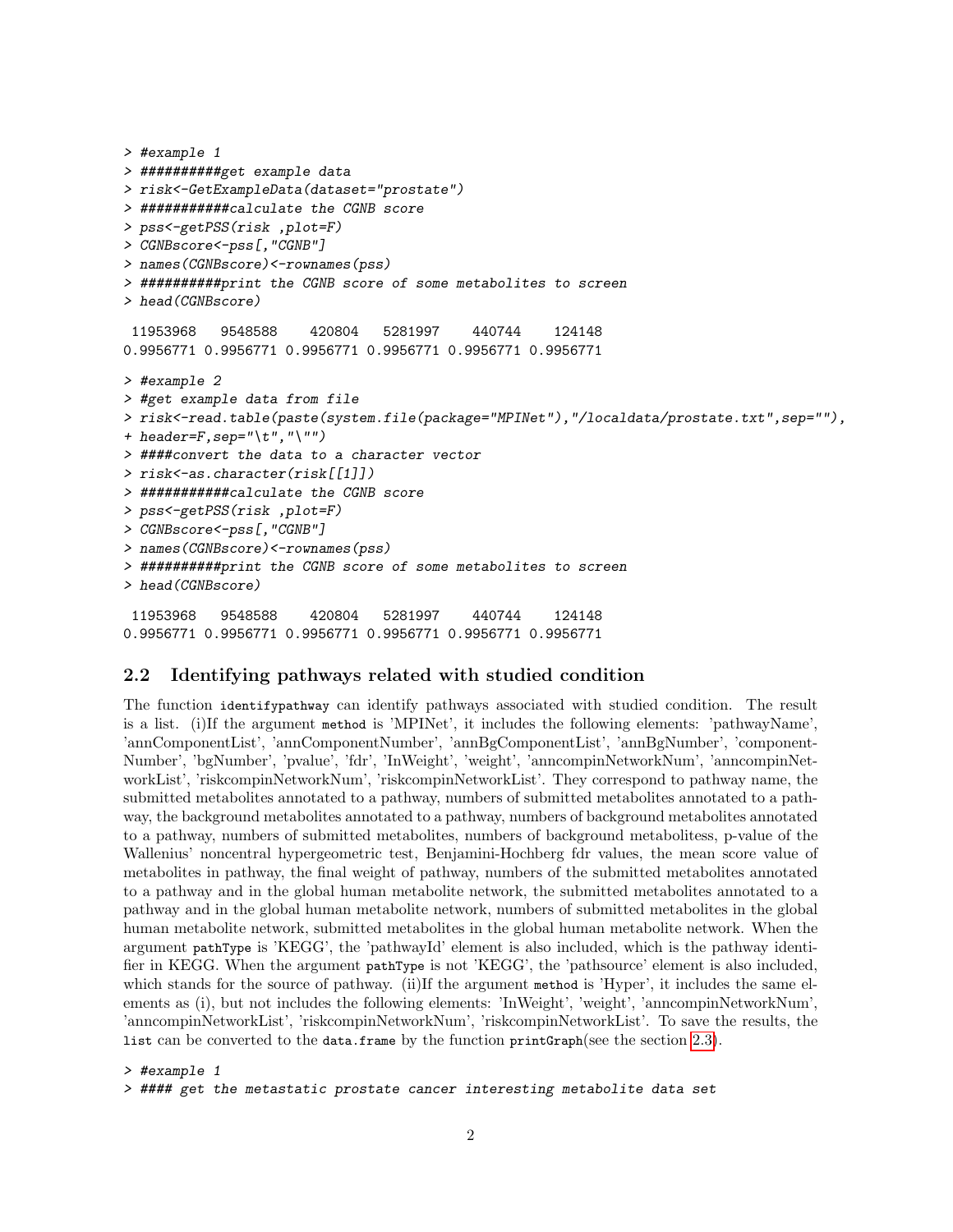```
> risk<-GetExampleData(dataset="prostate")
> #### integrate the non-equivalence of metabolites and the character of
> #### differential metabolites by the monotonic spline model
> pss<-getPSS(risk,plot=F)
> #identify dysregulated pathways
> anncpdpre<-identifypathway(risk,pss,pathType="KEGG",method="MPINet",annlim=1,bglim=6)
> #convert ann to data.frame
> result<-printGraph(anncpdpre,pathType="KEGG",method="MPINet")
> head(result)
  pathwayId pathwayName
1 path:00330 Arginine and proline metabolism
2 path:00232 Caffeine metabolism
3 path:00380 Tryptophan metabolism
4 path:01040 Biosynthesis of unsaturated fatty acids
5 path:00120 Primary bile acid biosynthesis
6 path:00130 Ubiquinone and other terpenoid-quinone biosynthesis
 annComponentRatio annBgRatio weight pvalue fdr
1 10/92 89/4994 0.220476474 3.528808e-12 2.117285e-10
2 3/92 21/4994 0.005586403 1.457222e-09 4.371667e-08
3 3/92 80/4994 0.002731896 1.089850e-08 2.179699e-07
4 3/92 49/4994 0.005168286 1.622847e-08 2.434271e-07
5 2/92 47/4994 0.001598571 9.615872e-07 1.153905e-05
6 2/92 74/4994 0.001180029 1.323536e-06 1.287355e-05
 annComponentinNetRatio
1 10/85
2 3/85
3 2/85
4 2/85
5 2/85
6 2/85
> #example 2
> ########get example data from file
> risk<-read.table(paste(system.file(package="MPINet"),"/localdata/prostate.txt",sep=""),
+ header=F, sep="\t", "\"")
> ####convert the data to a character vector
> risk<-as.character(risk[[1]])
> pss<-getPSS(risk,plot=F)
> #identify dysregulated pathways
> anncpdpre<-identifypathway(risk,pss,pathType="KEGG",method="MPINet",annlim=1,bglim=6)
> #convert ann to data.frame
> result<-printGraph(anncpdpre,pathType="KEGG",method="MPINet")
> head(result)
  pathwayId pathwayName
1 path:00330 Arginine and proline metabolism
2 path:00232 Caffeine metabolism
3 path:00380 Tryptophan metabolism
4 path:01040 Biosynthesis of unsaturated fatty acids
5 path:00120 Primary bile acid biosynthesis
```

```
6 path:00130 Ubiquinone and other terpenoid-quinone biosynthesis
```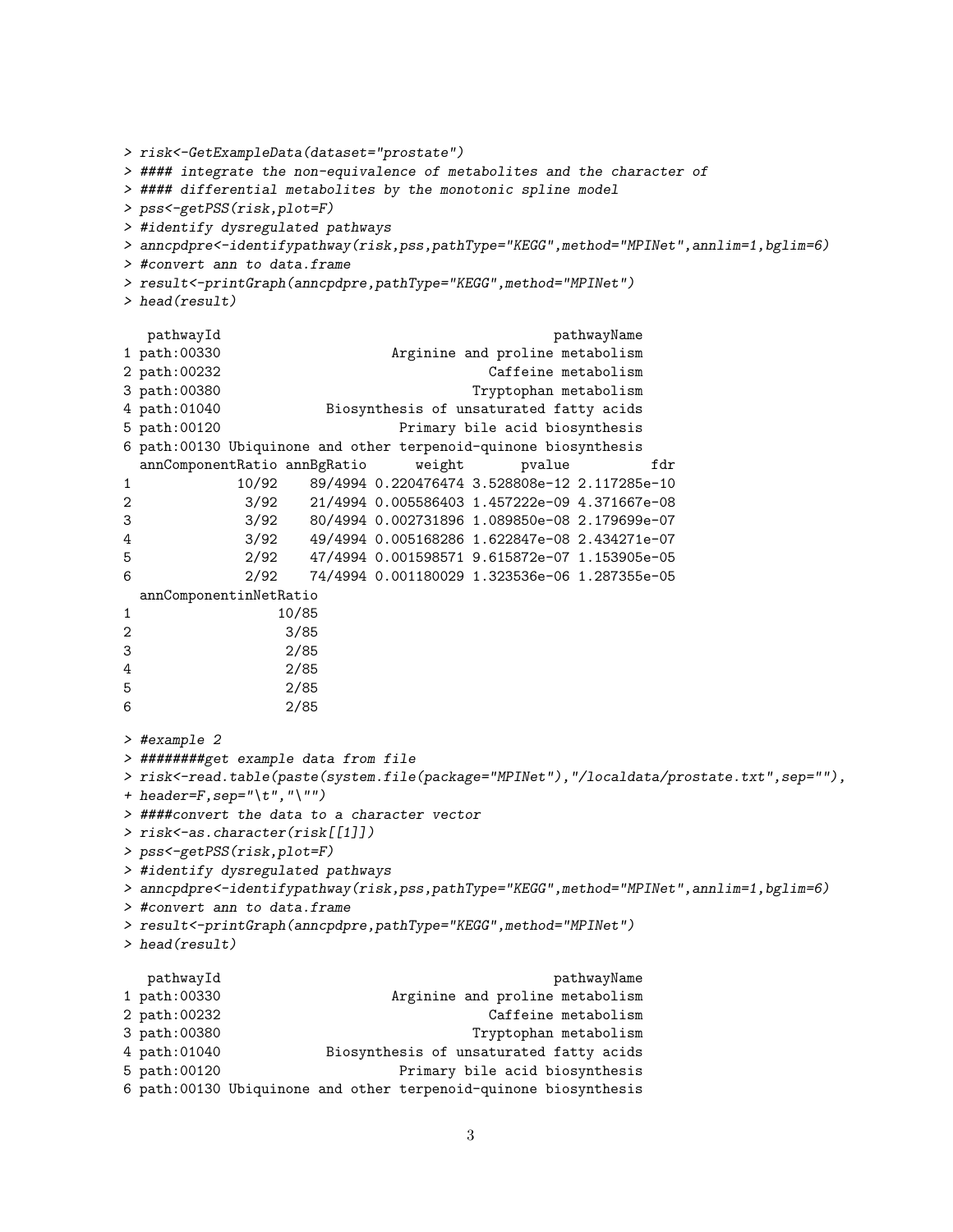```
annComponentRatio annBgRatio weight pvalue fdr
1 10/92 89/4994 0.220476474 3.528808e-12 2.117285e-10
2 3/92 21/4994 0.005586403 1.457222e-09 4.371667e-08
3 3/92 80/4994 0.002731896 1.089850e-08 2.179699e-07
4 3/92 49/4994 0.005168286 1.622847e-08 2.434271e-07
5 2/92 47/4994 0.001598571 9.615872e-07 1.153905e-05
6 2/92 74/4994 0.001180029 1.323536e-06 1.287355e-05
 annComponentinNetRatio
1 10/85
2 3/85
3 2/85
4 2/85
5 2/85
6 2/85
> #example 3
> #### get the metastatic prostate cancer interesting metabolite data set
> risk<-GetExampleData(dataset="prostate")
> pss<-getPSS(risk,plot=F)
> #identify dysregulated Reactome and KEGG pathways
> anncpdpre<-identifypathway(risk,pss,pathType=c("KEGG","Reactome"),
             method="MPINet", annlim=1, bglim=6)
> #convert ann to data.frame
> result<-printGraph(anncpdpre,pathType=c("KEGG","Reactome"),method="MPINet")
> head(result)
                                 pathwayName pathsource
1 Metabolic pathways - Homo sapiens (human) KEGG
2 and 2 Metabolism Reactome
3 Biological oxidations Reactome
4 Arginine and proline metabolism - Homo sapiens (human) KEGG
5 ABC transporters - Homo sapiens (human) KEGG
6 Metabolism of lipids and lipoproteins Reactome
 annComponentRatio annBgRatio weight pvalue fdr
1 49/92 1040/4994 0.01211964 4.943871e-97 1.354621e-94
2 48/92 683/4994 0.04884447 2.033639e-76 2.786086e-74
3 19/92 219/4994 0.13108141 4.496308e-24 4.106628e-22
4 10/92 89/4994 0.01532967 1.258226e-23 8.618848e-22
5 17/92 79/4994 0.28284487 2.650334e-23 1.452383e-21
6 13/92 255/4994 0.03580393 7.804007e-21 3.563830e-19
 annComponentinNetRatio
1 48/85
2 46/85
3 19/85
4 10/85
5 17/85
6 12/85
```
#### <span id="page-3-0"></span>2.3 Print the results of annotation and identification

The function printGraph can convert the result list of the function identifypathway to the data.frame. A data.frame of the identification results. (i)If the argument method is 'MPINet', it includes the following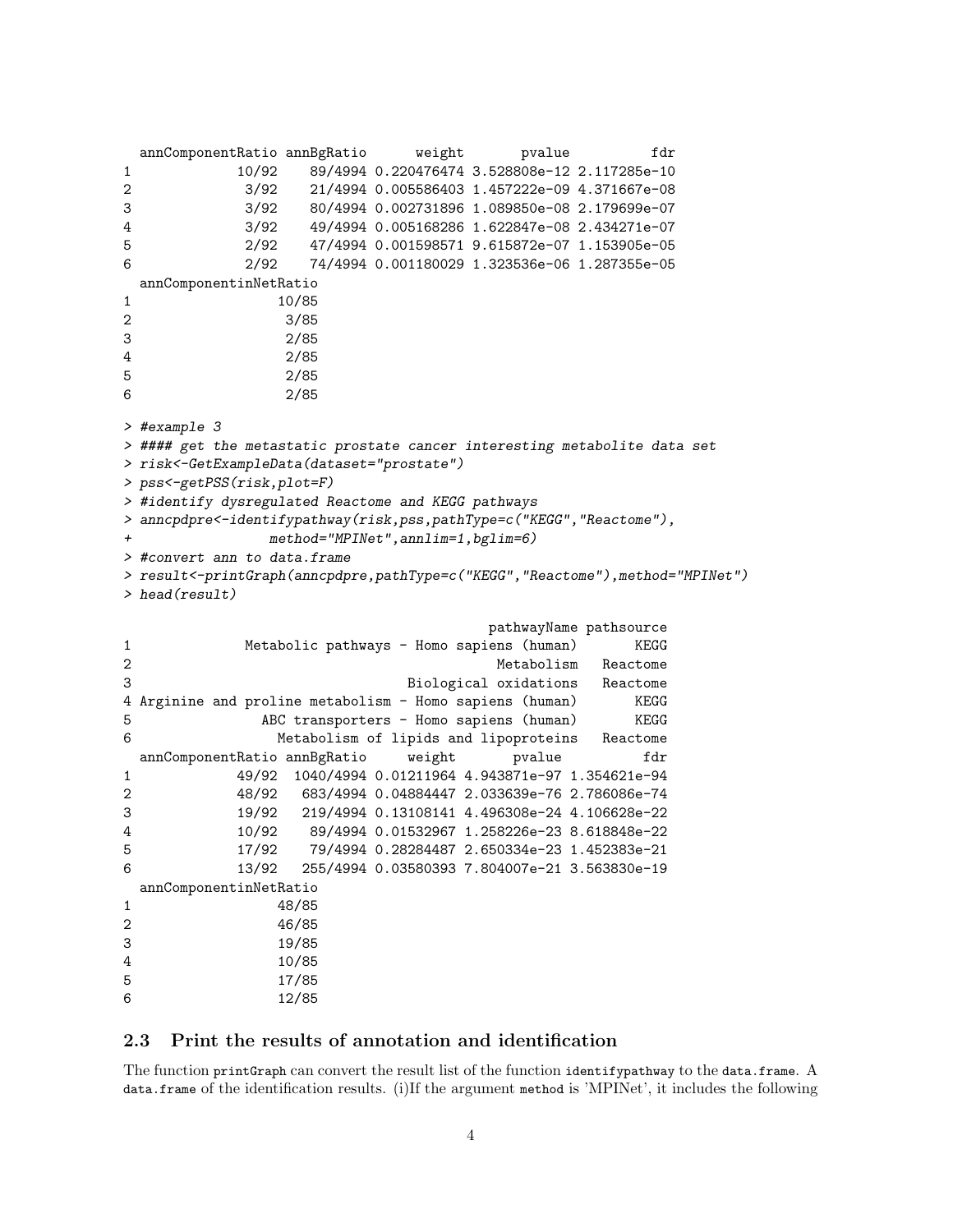elements: 'pathwayName', 'annComponentRatio', 'annBgRatio', 'weight', 'pvalue', 'fdr', 'annComponentList', 'annBgComponentList', 'annComponentinNetRatio', 'anncompinNetworkList', 'riskcompin-NetworkList'. The 'annComponentRatio' is the ratio of the annotated metabolites. For example, 30/1000 means that 30 metabolites in 1000 interesting metabolites are annotated to this pathway. The 'annBgRatio' is the ratio of background metabolites. For example, 10/4994 means that 10 of the 4994 background metabolites are annotated to this pathway. The 'annComponentinNetRatio' indicates the ratio of annotated metabolites in the global human metabolite network. The 'annComponentList' and 'annBgComponentList' are the annotated metabolites and the annotated background metabolites. The 'anncompinNetworkList' and 'riskcompinNetworkList' are the annotated metabolites in network and the interesting metabolites in network. (ii)If the argument method is 'Hyper', it includes the following elements: 'pathwayName', 'annComponentRatio', 'annBgRatio', 'pvalue', 'fdr', 'annComponentList', 'annBgComponentList'. When the argument pathType is 'KEGG', the 'pathwayID' is included. When the the argument pathType is not 'KEGG', the 'pathsource' is included. Detailed information is provided in the function identifypathway. The following commands use the function printGraph to convert the result to data.frame.

```
> #example 1
```

```
> #### get the metastatic prostate cancer interesting metabolite data set
> risk<-GetExampleData(dataset="prostate")
> #### integrate the global non-equivalence of metabolites and the character of
> ####differential metabolites by the monotonic spline model
> pss<-getPSS(risk,plot=F)
> #identify dysregulated pathways
> anncpdpre<-identifypathway(risk,pss,pathType="KEGG",method="MPINet",annlim=1,bglim=6)
> #convert ann to data.frame
> result<-printGraph(anncpdpre,pathType="KEGG",method="MPINet")
> #print part of the results to screen
> head(result)
  pathwayId pathwayName
1 path:00330 Arginine and proline metabolism
2 path:00232 Caffeine metabolism
3 path:00380 Tryptophan metabolism
4 path:01040 Biosynthesis of unsaturated fatty acids
5 path:00120 Primary bile acid biosynthesis
6 path:00130 Ubiquinone and other terpenoid-quinone biosynthesis
 annComponentRatio annBgRatio weight pvalue fdr
1 10/92 89/4994 0.220476474 3.528808e-12 2.117285e-10
2 3/92 21/4994 0.005586403 1.457222e-09 4.371667e-08
3 3/92 80/4994 0.002731896 1.089850e-08 2.179699e-07
4 3/92 49/4994 0.005168286 1.622847e-08 2.434271e-07
5 2/92 47/4994 0.001598571 9.615872e-07 1.153905e-05
6 2/92 74/4994 0.001180029 1.323536e-06 1.287355e-05
 annComponentinNetRatio
1 10/85
2 3/85
3 2/85
4 2/85
5 2/85
6 2/85
> result1<-printGraph(anncpdpre,pathType="KEGG",method="MPINet",detail=TRUE)
```
> #example 2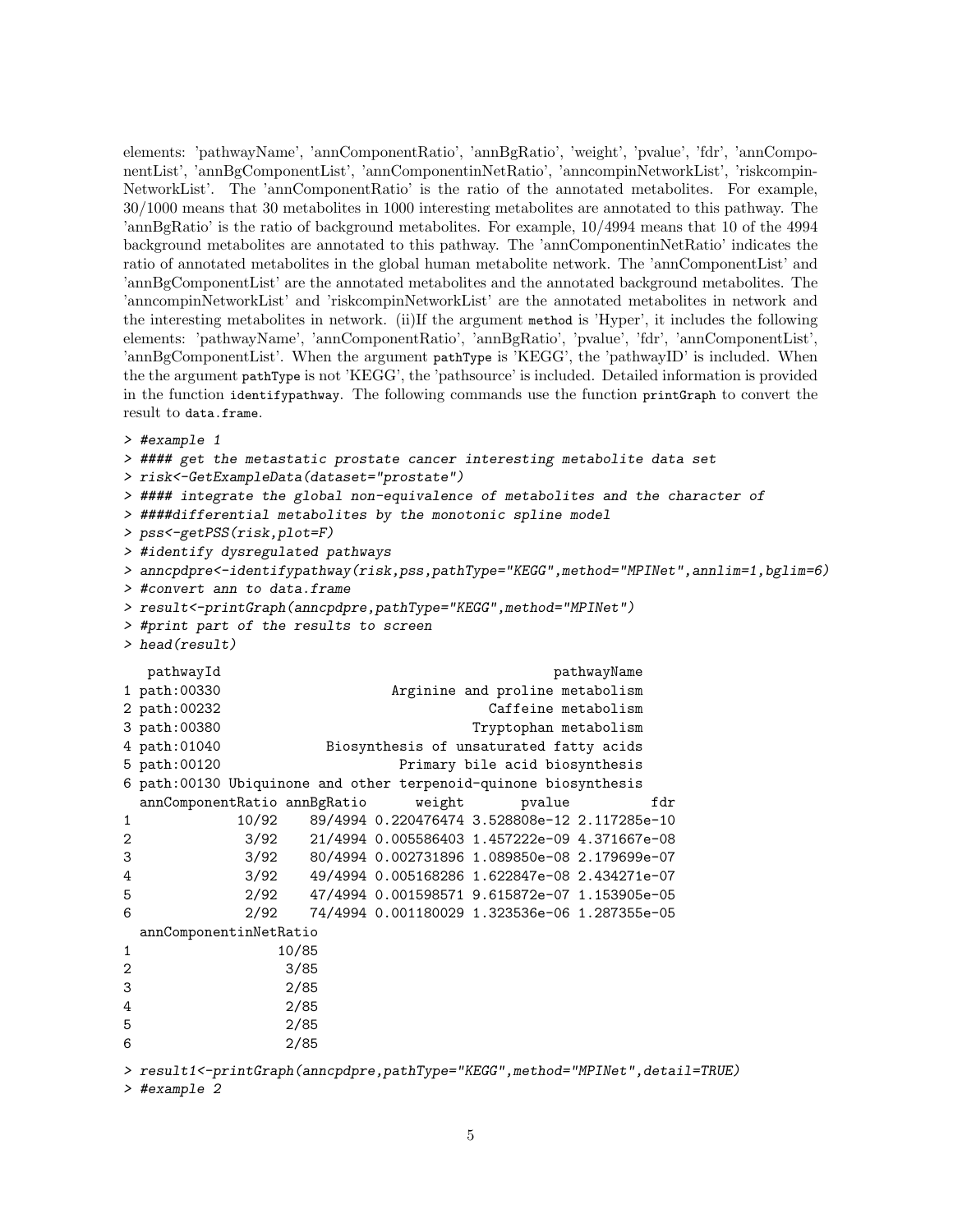```
> #### get the metastatic prostate cancer interesting metabolite data set
> risk<-GetExampleData(dataset="prostate")
> pss<-getPSS(risk,plot=F)
> #identify dysregulated pathways
> anncpdpre<-identifypathway(risk,pss,pathType="Reactome",method="MPINet",annlim=1,bglim=6)
> #convert ann to data.frame
> result<-printGraph(anncpdpre,pathType="Reactome",method="MPINet")
> #print part of the results to screen
> head(result)
                           pathwayName pathsource annComponentRatio
1 Metabolism Reactome 48/92
2 Biological oxidations Reactome 19/92
3 Transmembrane transport of small molecules Reactome 34/92
4 SLC-mediated transmembrane transport Reactome 31/92
5 Metabolism of lipids and lipoproteins Reactome 13/92
6 Metabolism of amino acids and derivatives Reactome 21/92
 annBgRatio weight pvalue fdr annComponentinNetRatio
```
1 683/4994 0.02801184 6.974538e-88 1.422806e-85 46/85 2 219/4994 0.07517393 1.443495e-28 1.472365e-26 19/85 3 169/4994 1.00440559 1.370296e-27 9.318011e-26 33/85 4 150/4994 1.00632502 2.117426e-25 1.079887e-23 30/85 5 255/4994 0.02053321 6.073538e-24 2.478003e-22 12/85 6 187/4994 0.25080347 2.732173e-23 9.289388e-22 21/85

> result1<-printGraph(anncpdpre,pathType="Reactome",method="MPINet",detail=TRUE)

6